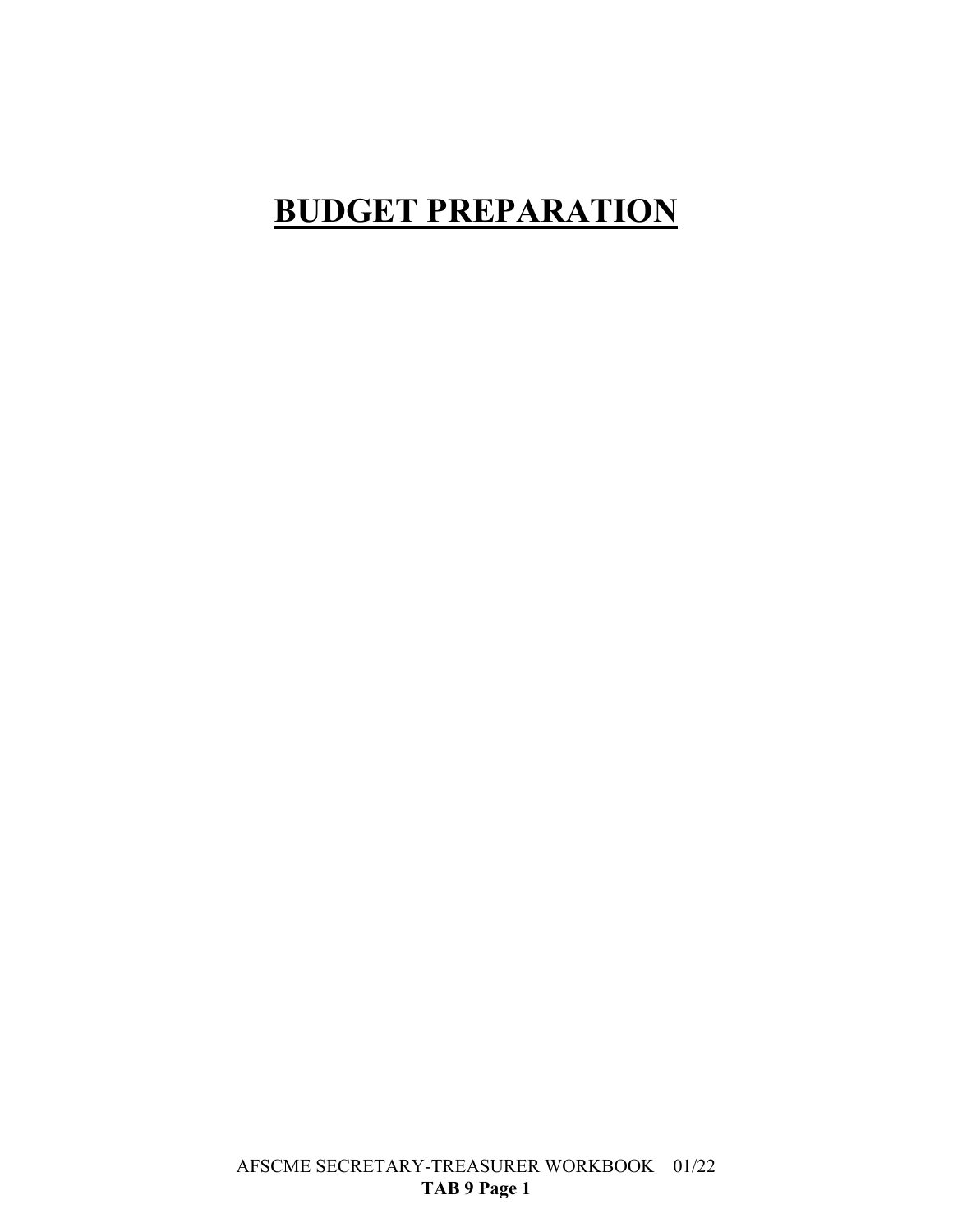#### AFSCME SECRETARY-TREASURER WORKBOOK 01/22 **TAB 9 Page 2**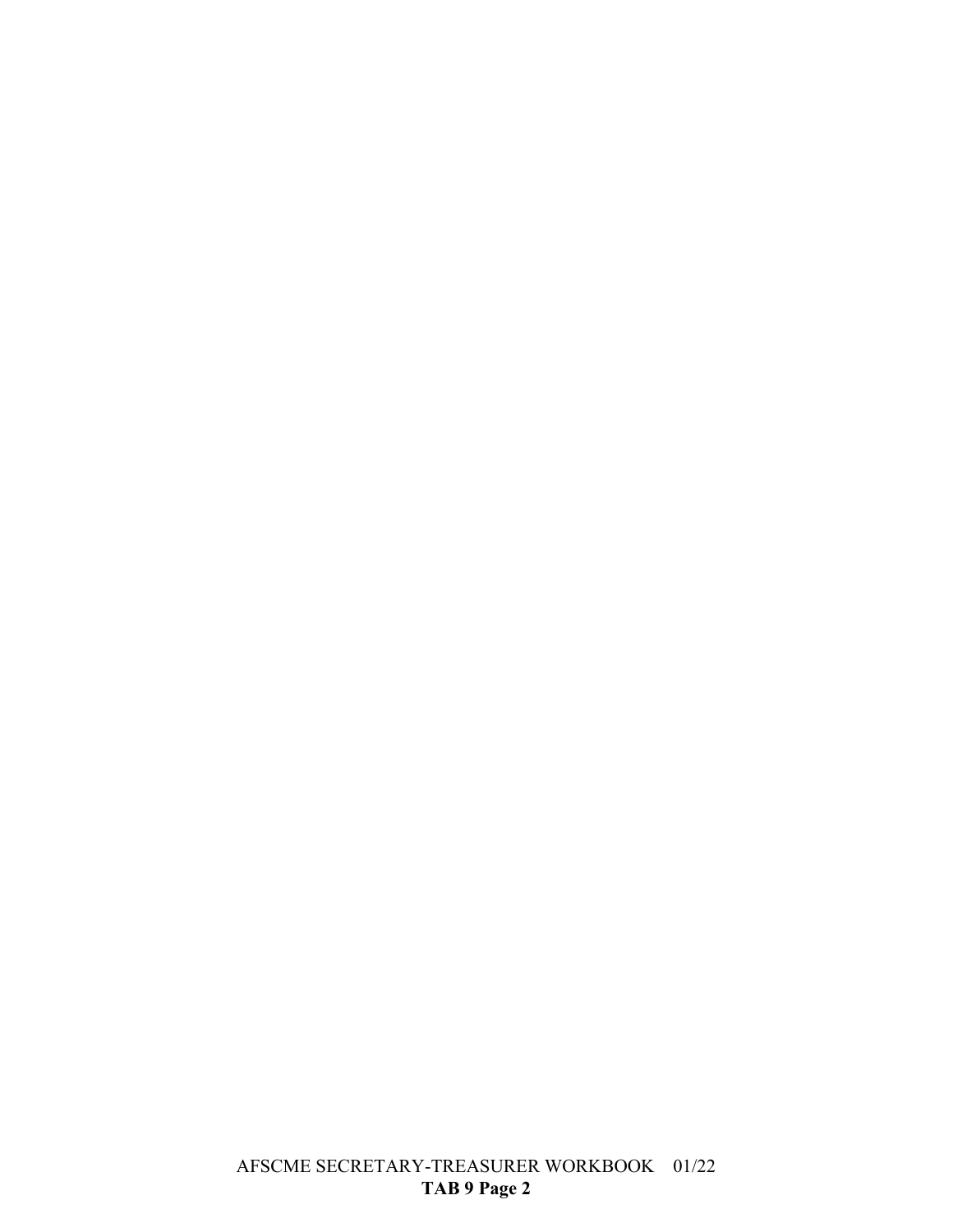### **THE BUDGET PROCESS**

# **SUMMARY HIGHLIGHTS OF BUDGET SECTION**

- **A budget is an approved financial plan which details estimated revenues (receipts) and expenditures for the upcoming year.**
- **A budget is required for all councils and locals with 2,000 or more members and strongly recommended for all affiliates.**
- **Budgets should be finalized and approved before the beginning of the fiscal operating year.**
- **Councils and Locals with 2,000 or more members must submit a copy of their budget to the International within ten days of the date the budget is approved.**

# **STEPS IN PREPARING A BUDGET**

- **Determine Estimated Revenue based upon number of individuals dues are collected from, multiplied by the amount of the union's portion of dues. The monthly dues income is annualized by multiplying by twelve (number of months in one year).**
- **Determine Estimated Expenditures using last year's disbursements as a basis for calculation. Adjust each category of expenditure up or down depending upon current circumstances or expectations.**
- **The difference between Estimated Revenues and Estimated Disbursements is the Estimated Excess or Deficit.**
- **Generally, deficit based budgets are not permitted.**
- **If your budget has a deficit, a reduction in expenditures may be necessary in order to, at a minimum, break even.**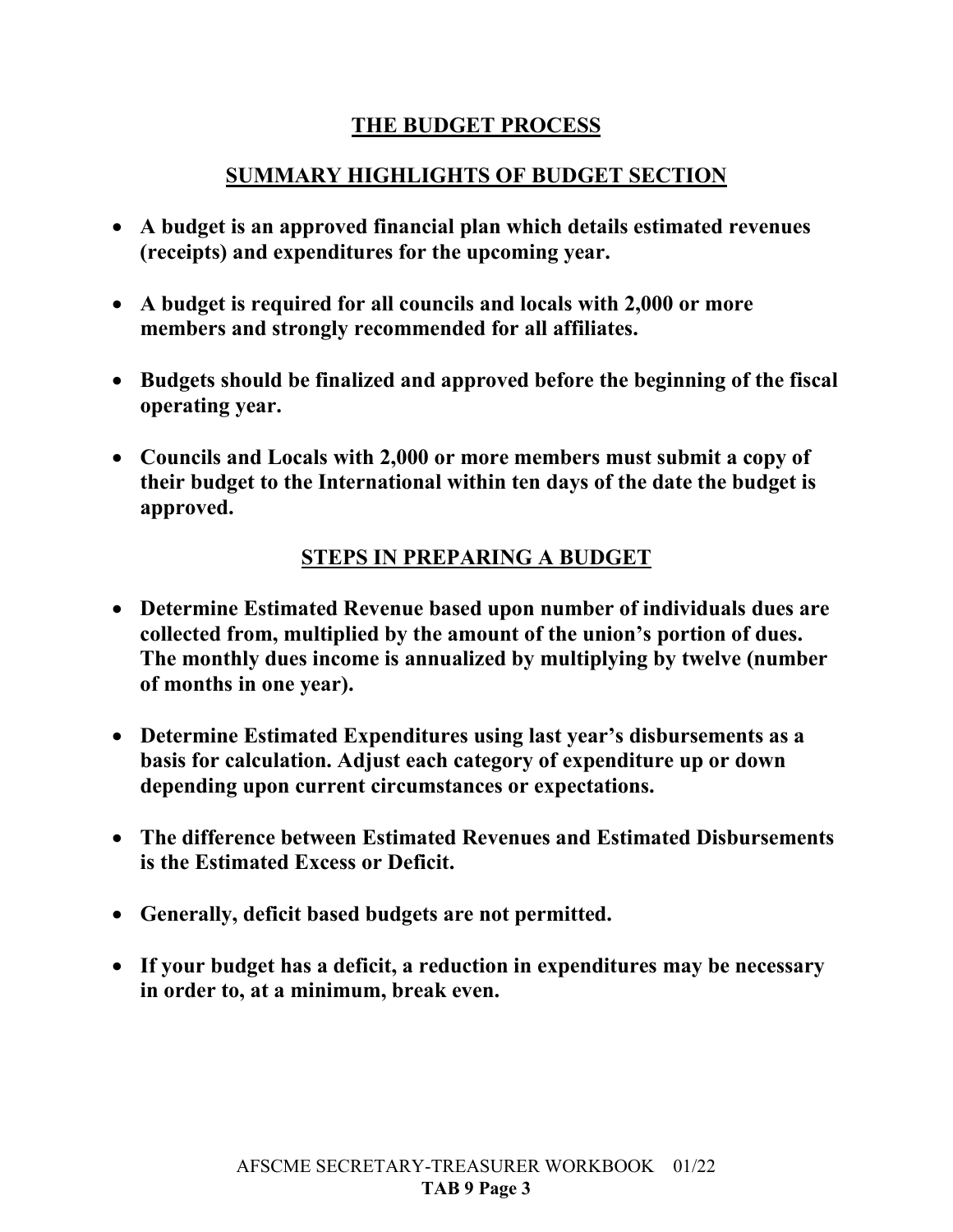# **THE BUDGET PROCESS**

### **THE EFFECTIVE FORECASTING, REPORTING, MONITORING & EVALUATING OF UNION REVENUE AND EXPENDITURES**

### **BUDGETS AND THE BUDGETING PROCESS**

- **I. Definition and Objectives**
	- **A. A budget is an approved financial plan detailing projected (estimated) revenues and expenditures for the upcoming year**
	- **B. Budgets are prepared on an annual basis**
		- **1. Required for all Councils and locals with 2,000 or more members**
		- **2. Strongly recommended for all other affiliates**
	- **C. Key Words - Planning & Control**
	- **D. Used to set financial goals or objectives for your affiliate**
	- **E. A basis for evaluation of spending programs**
- **II. Planning/Budgeting**
	- **A. Define goals and set priorities for meeting such goals.**
	- **B. An accounting system must be in place to accommodate the recording and tracking of revenue/expenditures as required by the budget.**
	- **C. The prior year's financial statement (LUAFR) is used as a basis for preparing the current year budget.**
	- **D. Use conservative figures in calculating budget line items.**
	- **E. Budgets should be finalized and approved prior to the beginning of the fiscal operating year.**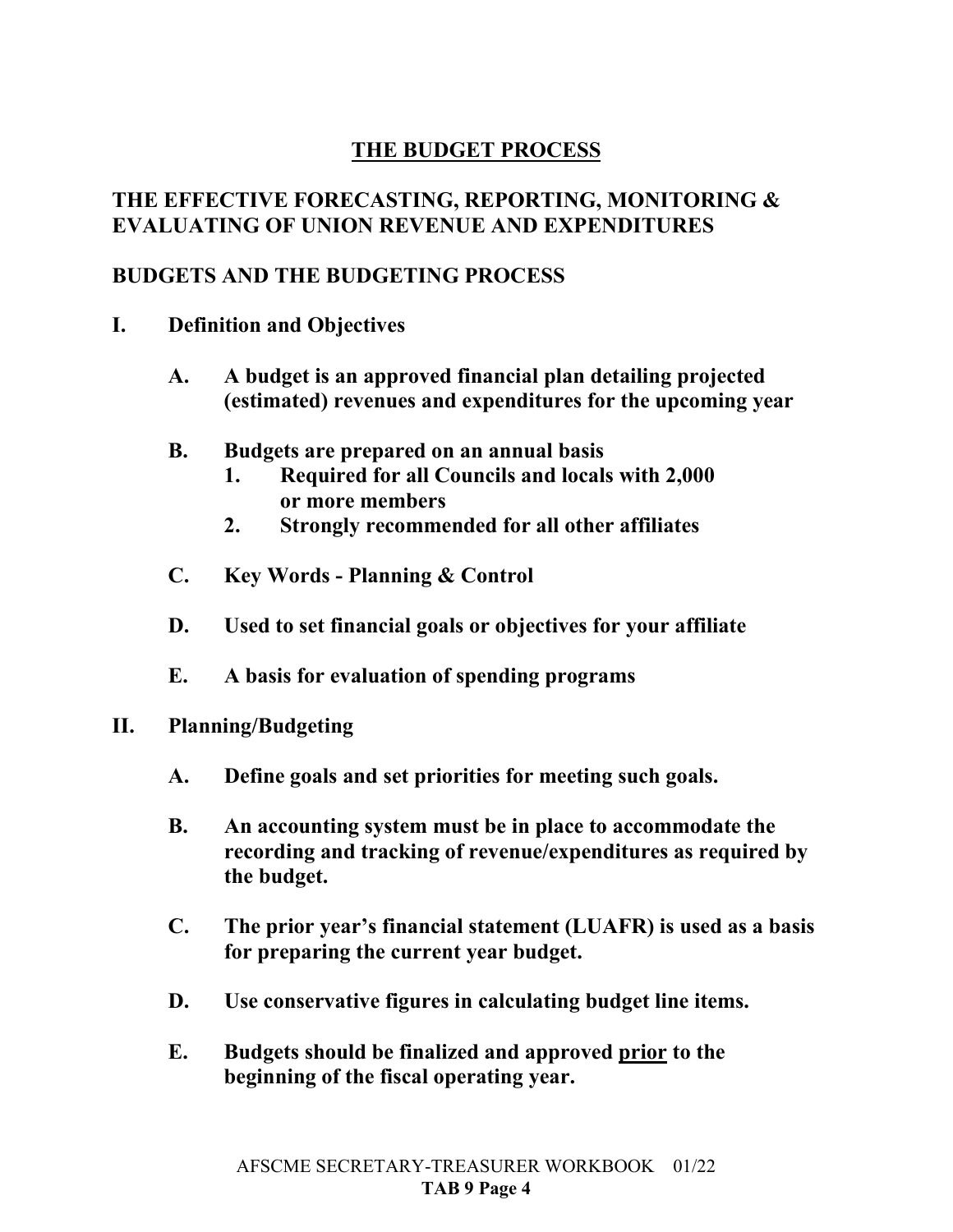- **F. Modifications to the Budget throughout the year require Executive Board review and approval.**
- **G. The Budget must be attached to the minutes of meeting at which it was presented and approved.**
- **H. All Councils and Affiliates with over 2,000 members are required to file a copy of the adopted budget, and any major modification or revision to such budget, with the International Secretary-Treasurer within ten days after its adoption.**

# **PLANNING FOR/BUDGETING OF REVENUE (INCOME)**

- **I. Projecting Estimated Receipts**
	- **A. Income level is determined by membership**
		- **1. Exceptions such as seasonal membership changes, strikes and potential disaffiliations can, with research, be budgeted.**
	- **B. How "dues dependent" is the Union?**
		- **1. Are there other realistic sources of supplemental income?**
			- **a. Avoid criticism from local merchants**
			- **b. Avoid jeopardizing IRS non-profit status**
- **II. Effective budgeting for income requires knowledge of all sources of income**
	- **A. Accurate past and current membership figures**
	- **B. Knowledge of problems which may affect certain segments or groups of membership**
	- **C. Knowledge of seasonal or other changes in membership**
	- **D. Identify other income sources**
		- **1. Rental income from office space or auditorium space**
		- **2. Interest on bank accounts and investments**
		- **3. Any other projected sources of income**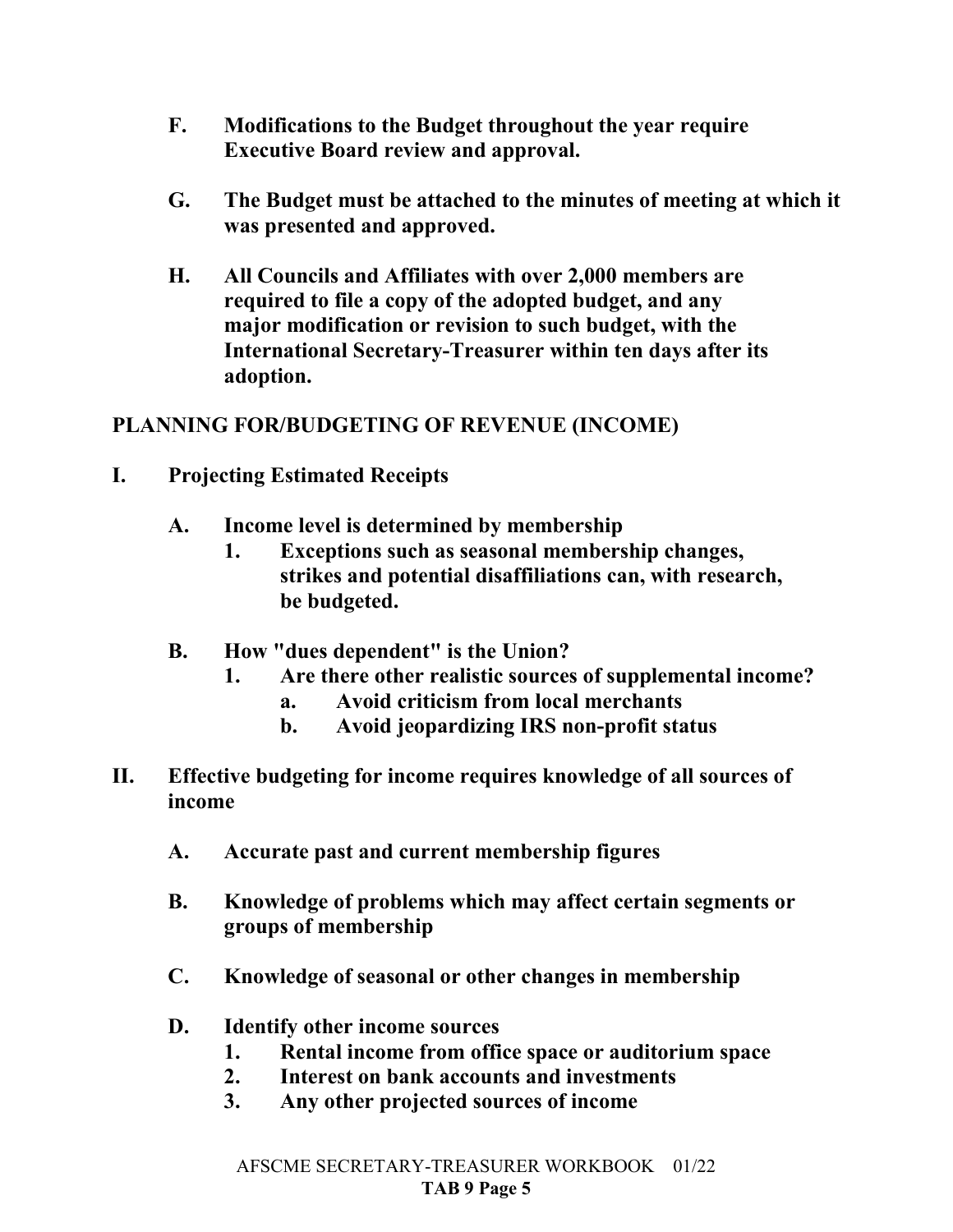### **PLANNING FOR/BUDGETING OF EXPENDITURES**

- **I. Cash-Flow-Timing of Payments**
	- **A. Unless organization has sufficient cash "reserves" (savings, CD's, etc.), timing of expenditures must coincide with timing of receipts**
		- **1. To avoid late payments affecting credit rating**
		- **2. To guarantee payroll (if applicable) will be met**
		- **3. To ensure goals are met in a timely fashion**
- **II. Expense Authorization Procedures**
	- **A. Define expense authorization parameters for:**
		- **1. Executive Board**
		- **2. Membership**

#### **B. Four types of authorization:**

- **1. Law**
- **2. Constitution**
- **3. Contract**
- **4. Vote**
- **III. Predictability of Expenses**
	- **A. Three types of expenses:**
		- **1. Fixed**
		- **2. Variable (but can be estimated)**
		- **3. Unforeseen:**
			- **a. Legal actions**
			- **b. Strikes**
			- **c. Natural disasters**
				- **i. Membership commitment**
				- **ii. Community service commitment**
- **IV. Excess/Deficit**
	- **A. No Deficit Based Budgets**
		- **1. 3-month operational surplus for contingency purposes**
		- **2. Savings for long-range goals and commitments**